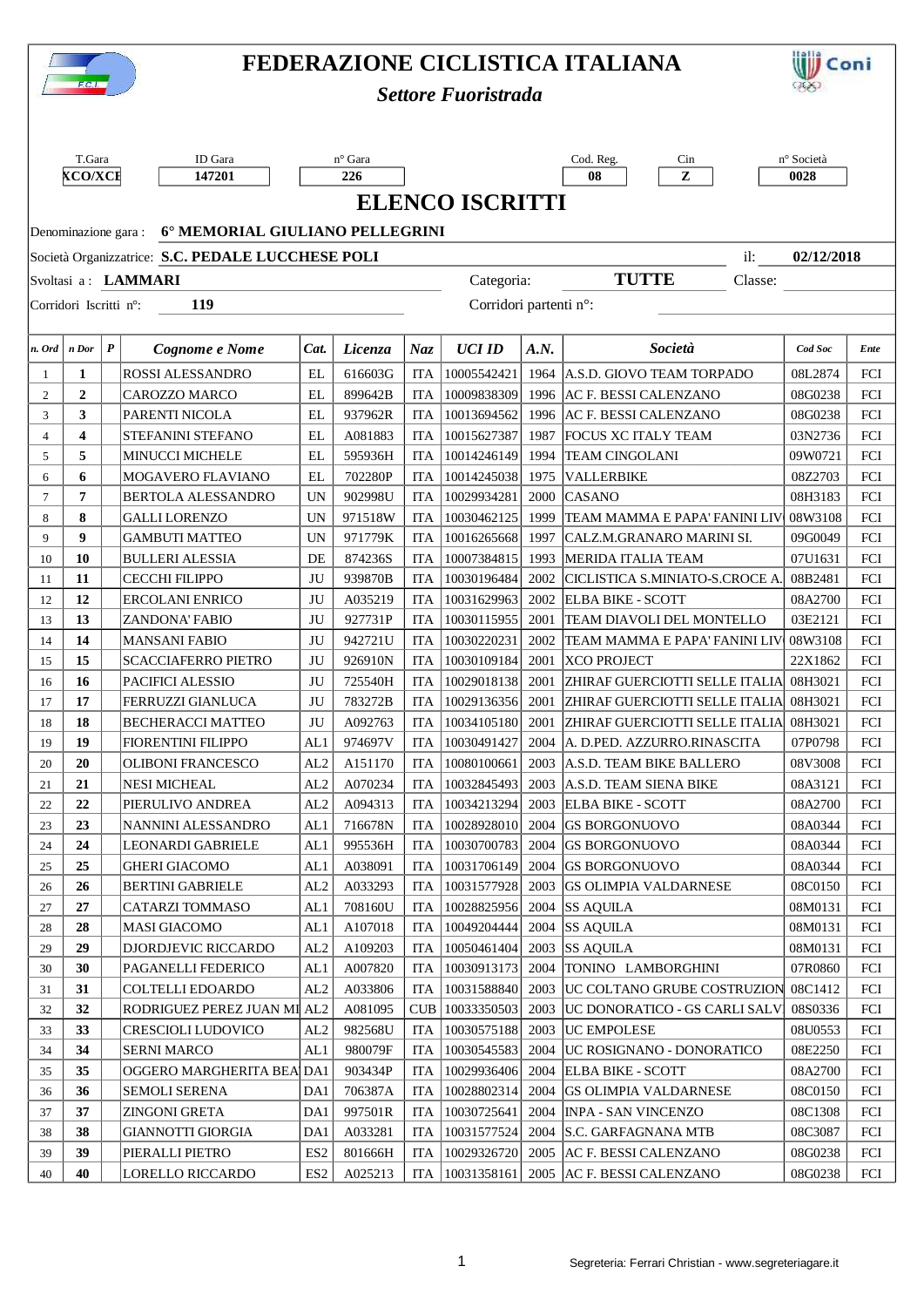| n. Ord | n Dor      | $\boldsymbol{P}$ | Cognome e Nome                        | Cat.                 | <i>Licenza</i>     | Naz                      | <b>UCI ID</b>              | A.N. | Società                                                           | Cod Soc            | Ente        |
|--------|------------|------------------|---------------------------------------|----------------------|--------------------|--------------------------|----------------------------|------|-------------------------------------------------------------------|--------------------|-------------|
| 41     | 41         |                  | <b>DUCCI LORENZO</b>                  | ES <sub>2</sub>      | A058311            | <b>ITA</b>               | 10032389795                |      | 2005 AC F. BESSI CALENZANO                                        | 08G0238            | FCI         |
| 42     | 42         |                  | <b>CIOLINI ESTEBAN</b>                | ES <sub>2</sub>      | A071100            | <b>ITA</b>               | 10032881061                | 2005 | <b>AC F. BESSI CALENZANO</b>                                      | 08G0238            | FCI         |
| 43     | 43         |                  | PINAI ALBERTO                         | ES <sub>2</sub>      | A093311            | <b>ITA</b>               | 10034143879                | 2005 | <b>AC F. BESSI CALENZANO</b>                                      | 08G0238            | FCI         |
| 44     | 44         |                  | VINCIOTTI DANILO                      | ES <sub>2</sub>      | A071020            | <b>ITA</b>               | 10032878031                | 2005 | ASD GS AVIS GUALDO TADINO                                         | 10M0218            | FCI         |
| 45     | 45         |                  | GAGGIOLI JACOPO                       | ES <sub>2</sub>      | A083932            | <b>ITA</b>               | 10033523180                | 2005 | ASD GS AVIS GUALDO TADINO                                         | 10M0218            | FCI         |
| 46     | 46         |                  | <b>CASAGRANDE ALESSIO</b>             | ES <sub>2</sub>      | A127459            | <b>ITA</b>               | 10061827073                | 2005 | ASD GS AVIS GUALDO TADINO                                         | 10M0218            | FCI         |
| 47     | 47         |                  | PELUCCHINI ALEX                       | ES <sub>2</sub>      | A129490            | <b>ITA</b>               | 10063135159                | 2005 | ASD GS AVIS GUALDO TADINO                                         | 10M0218            | FCI         |
| 48     | 48         |                  | ALBERTI TOMMASO                       | ES <sub>2</sub>      | 728739P            | <b>ITA</b>               | 10029065426                |      | 2005 ELBA BIKE - SCOTT                                            | 08A2700            | FCI         |
| 49     | 49         |                  | PIERI NICCOLO'                        | ES <sub>2</sub>      | 812503R            | <b>ITA</b>               | 10029467974                | 2005 | <b>G.S. DACCORDI</b>                                              | 08Q3198            | FCI         |
| 50     | 50         |                  | LEPORI LEONARDO                       | ES <sub>2</sub>      | A095199            | <b>ITA</b>               | 10034275336                | 2005 | <b>G.S. DACCORDI</b>                                              | 08Q3198            | FCI         |
| 51     | 51         |                  | MIGLIORINI MATTIA                     | ES <sub>2</sub>      | A132216            | <b>ITA</b>               | 10066845310                | 2005 | <b>G.S. DACCORDI</b>                                              | 08Q3198            | FCI         |
| 52     | 52         |                  | <b>BIAGI NICO</b>                     | ES <sub>2</sub>      | 798987Y            | <b>ITA</b>               | 10029285088                | 2005 | <b>GS BORGONUOVO</b>                                              | 08A0344            | FCI         |
| 53     | 53         |                  | <b>GIANNELLI ALESSIO</b>              | ES <sub>2</sub>      | 802813N            | <b>ITA</b>               | 10029344096                | 2005 | <b>GS OLIMPIA VALDARNESE</b>                                      | 08C0150            | FCI         |
| 54     | 54         |                  | <b>FAILLI ALESSANDRO</b>              | ES <sub>2</sub>      | A095779            | <b>ITA</b>               | 10034314742                | 2005 | <b>GS OLIMPIA VALDARNESE</b>                                      | 08C0150            | FCI         |
| 55     | 55         |                  | <b>VAILATI MIRCO</b>                  | ES <sub>2</sub>      | A109899            | <b>ITA</b>               | 10052606417                | 2005 | TEAM CICLOCROSS P.C.R.                                            | 02E4424            | FCI         |
| 56     | 56         |                  | <b>GRUPPI RICCARDO</b>                | ES <sub>2</sub>      | A006883            | <b>ITA</b>               | 10030894076                | 2005 | TONINO LAMBORGHINI                                                | 07R0860            | FCI         |
| 57     | 57         |                  | <b>SBRANA THOMAS</b>                  | ES <sub>2</sub>      | 795390A            | <b>ITA</b>               | 10029222949                | 2005 | U.S.D. MONTECARLO CICLISMO                                        | 08X0141            | FCI         |
| 58     | 58         |                  | <b>CIPOLLINI EDOARDO</b>              | ES <sub>2</sub>      | 804520W            | <b>ITA</b>               | 10029376634                | 2005 | U.S.D. MONTECARLO CICLISMO                                        | 08X0141            | FCI         |
| 59     | 59         |                  | <b>CEPA ANDREA</b>                    | ES <sub>2</sub>      | A100644            | ALB                      | 10034635347                | 2005 | <b>U.S.D. MONTECARLO CICLISMO</b>                                 | 08X0141            | FCI         |
| 60     | 60         |                  | PARDINI GUIDO                         | ES <sub>2</sub>      | A099981            | <b>ITA</b>               | 10034590382                | 2005 | UC PIANO DI MOMMIO - SPEEDY BI                                    | 08H2121            | FCI         |
| 61     | 61         |                  | <b>CREATINI MATTEO</b>                | ES <sub>2</sub>      | 720694F            | <b>ITA</b>               | 10028969638                |      | 2005   UC ROSIGNANO - DONORATICO                                  | 08E2250            | FCI         |
| 62     | 62         |                  | TOMEI REBECCA                         | ED <sub>2</sub>      | 805741G            | <b>ITA</b>               | 10029397953                | 2005 | <b>AC F. BESSI CALENZANO</b>                                      | 08G0238            | FCI         |
| 63     | 63         |                  | <b>BERTOLINO ALESSIA</b>              | ED <sub>2</sub>      | A010664            | <b>ITA</b>               | 10030975518                | 2005 | ASD GS AVIS GUALDO TADINO                                         | 10M0218            | FCI         |
| 64     | 64         |                  | <b>BARRA LETIZIA</b>                  | ED <sub>2</sub>      | 727846S            | <b>ITA</b>               | 10029050874                | 2005 | <b>ELBA BIKE - SCOTT</b>                                          | 08A2700            | FCI         |
| 65     | 65         |                  | <b>VERRI ALICE</b>                    | ED <sub>2</sub>      | 987677W            | <b>ITA</b>               | 10030627025                | 2005 | POLISPORTIVA MOLINELLA                                            | 07D0613            | FCI         |
| 66     | 71         |                  | MARSIGLIETTI FILIPPO                  | <b>JMT</b>           | A125545            | <b>ITA</b>               | 10063308446                | 2001 | ASD BIKELAND TEAM BIKE 2003                                       | 10Y0595            | FCI         |
| 67     | 76         |                  | <b>ZOCCOLANTI MATTIA</b>              | <b>ELMT</b>          | 809745Q            | <b>ITA</b>               | 10015475019                | 1998 | <b>ASD BIKELAND TEAM BIKE 2003</b>                                | 10Y0595            | FCI         |
| 68     | 77         |                  | <b>BIAGI KEVIN</b>                    | <b>ELMT</b>          | 937969Y            | <b>ITA</b>               | 10015474312                | 1999 | CICLI BRANDI ELBA TEAM                                            | 08Q2974            | FCI         |
| 69     | 81         |                  | POLIDORI ALESSIO                      | M1                   | A014863            | <b>ITA</b>               | 10031059481                | 1985 | ASD BIKELAND TEAM BIKE 2003                                       | 10Y0595            | FCI         |
| 70     | 82         |                  | CHIERUZZI LEONARDO                    | M1                   | 819544Y            | <b>ITA</b>               | 10011376262                | 1989 | G.S. AVIS AMELIA A.S.D.                                           | 10X0531            | FCI         |
| 71     | 91         |                  | <b>MARINI MIRKO</b>                   | M <sub>2</sub>       | A012723            | ITA                      | 10031011688                |      | 1983   A.S.D. CICLOSPORT POGGIBONSI                               | 08U2755            | FCI         |
| 72     | 92         |                  | GAETANO LORENZO                       | M <sub>2</sub>       | A122236            | ITA                      |                            |      | 10058263638 1980 ASD BIKELAND TEAM BIKE 2003                      | 10Y0595            | FCI         |
| 73     | 93         |                  | <b>RUGGIERO LIBERO</b>                | M <sub>2</sub>       | 989258L            | <b>ITA</b>               | 10030641977                |      | 1983 ASD MTBSANTAMARINELLA CICLI                                  | 11L2976            | FCI         |
| 74     | 94         |                  | ANGELI FRANCESCO                      | M <sub>2</sub>       | A105134            | <b>ITA</b>               | 10048475025                |      | 1983   CM2 ASD                                                    | 08N3213            | FCI         |
| 75     | 101        |                  | DONATI MATTEO                         | M <sub>3</sub>       | 488627Y            | <b>ITA</b>               | 10028547383                |      | 1978 ASD BIKELAND TEAM BIKE 2003                                  | 10Y0595            | FCI         |
| 76     | 102        |                  | <b>GONFIA MICHELE</b>                 | M <sub>3</sub>       | 996879S            | <b>ITA</b>               | 10058264143                |      | 1976 ASD BIKELAND TEAM BIKE 2003                                  | 10Y0595            | FCI         |
| 77     | 103        |                  | <b>LAZZERONI MICHELE</b>              | M <sub>3</sub>       | 1470724            | <b>ITA</b>               |                            |      | 1977 FANS CLUB DANIELE BENNATI                                    | 94348              | <b>AICS</b> |
| 78     | 104        |                  | <b>CECCARELLI SANDRO</b>              | M <sub>3</sub>       | A155749            | <b>ITA</b>               | 10082293770                |      | 1979 GRAVITY TEAM FRANCY                                          | 08F1511            | FCI         |
|        | 105        |                  |                                       |                      |                    | <b>ITA</b>               |                            |      |                                                                   |                    |             |
| 79     |            |                  | DEL MEDICO ANDREA                     | M <sub>3</sub>       | A061765            |                          | 10032532265                |      | 1978   GS PEDALE PIETRASANTINO                                    | 08X1639            | FCI         |
| 80     | 106<br>111 |                  | SQUARTA DAVID<br>MARSIGLIETTI MICHELE | M <sub>3</sub><br>M4 | 914095H<br>488365H | <b>ITA</b><br><b>ITA</b> | 10030008851<br>10028546777 |      | 1977   U.C. PETRIGNANO A.S.D.<br>1972 ASD BIKELAND TEAM BIKE 2003 | 10B0551<br>10Y0595 | FCI<br>FCI  |
| 81     | 112        |                  | <b>LAZZERELLI ANDREA</b>              | M4                   | 948596W            | <b>ITA</b>               |                            |      |                                                                   | 10Y0595            | FCI         |
| 82     |            |                  |                                       |                      |                    |                          | 10030272771                |      | 1970 ASD BIKELAND TEAM BIKE 2003                                  |                    |             |
| 83     | 113<br>114 |                  | <b>PELLINI ANDREA</b>                 | M <sub>4</sub><br>M4 | A013911            | <b>ITA</b>               | 10031037960                |      | 1972 TEAM JOLLY BIKE                                              | 08Q3052<br>10B0551 | FCI         |
| 84     |            |                  | <b>INNOCENZI PAOLO</b>                |                      | 466236Z            | <b>ITA</b>               | 10028535764                |      | 1970   U.C. PETRIGNANO A.S.D.                                     |                    | FCI         |
| 85     | 115<br>116 |                  | COZZARI GERMANO                       | M4<br>M4             | 856964S            | <b>ITA</b><br><b>ITA</b> | 10029656924                |      | 1970   U.C. PETRIGNANO A.S.D.                                     | 10B0551            | FCI<br>FCI  |
| 86     |            |                  | <b>MINIATI LEONARDO</b>               |                      | A014809            |                          | 10031057865                |      | 1972 ZHIRAF GUERCIOTTI SELLE ITALIA 08H3021                       |                    |             |
| 87     | 121        |                  | <b>GORIETTI MARCO</b>                 | M <sub>5</sub>       | 569809Q            | <b>ITA</b>               | 10028607809                |      | 1967   U.C. PETRIGNANO A.S.D.                                     | 10B0551            | FCI         |
| 88     | 122        |                  | TOMASSINI GIANLUCA                    | M <sub>5</sub>       | 797140H            | <b>ITA</b>               | 10029252554                |      | 1969   U.C. PETRIGNANO A.S.D.                                     | 10B0551            | FCI         |
| 89     | 123        |                  | <b>FERRUZZI FABRIZIO</b>              | M <sub>5</sub>       | 638799J            | <b>ITA</b>               | 10028698745                |      | 1968 ZHIRAF GUERCIOTTI SELLE ITALIA 08H3021                       |                    | FCI         |
| 90     | 124        |                  | <b>GUASTELLA PAOLO</b>                | M <sub>5</sub>       | A109768            | <b>ITA</b>               | 10052303289                |      | 1968 ZHIRAF GUERCIOTTI SELLE ITALIA 08H3021                       |                    | FCI         |
| 91     | 131        |                  | <b>GIANNINI GIANPAOLO</b>             | M <sub>6</sub>       | 950048R            | <b>ITA</b>               | 10030285707                |      | 1963 AVIS PRATOVECCHIO-ERREPI-LEE                                 | 08C3016            | FCI         |
| 92     | 141        |                  | <b>BURZI MASSIMO</b>                  | M7                   | 570742Q            | <b>ITA</b>               | 10028608314                |      | 1955   A.S.D. CICLI TADDEI                                        | 08Z2799            | FCI         |
| 93     | 142        |                  | <b>VALENTINI MARCO</b>                | M <sub>7</sub>       | 701510C            | <b>ITA</b>               | 10028747346                |      | 1956 G.S. AVIS AMELIA A.S.D.                                      | 10X0531            | FCI         |
| 94     | 143        |                  | CHIERUZZI SANDRO                      | M <sub>7</sub>       | 818907U            | <b>ITA</b>               | 10029482324                | 1957 | G.S. AVIS AMELIA A.S.D.                                           | 10X0531            | FCI         |
| 95     | 151        |                  | FONTANELLI ANNALISA                   | W1                   | A107734            | <b>ITA</b>               | 10049109767                |      | 1982   A.S.D. CICLOSPORT POGGIBONSI                               | 08U2755            | FCI         |
| 96     | 161        |                  | PETRI DAMIANO                         | G6M                  | 805315V            | <b>ITA</b>               | 10029391283                |      | 2006 AC F. BESSI CALENZANO                                        | 08G0238            | FCI         |
| 97     | 162        |                  | <b>LOMBARDI RUGGERO</b>               | G6M                  | 805317X            | <b>ITA</b>               | 10029391485                |      | 2006   AC F. BESSI CALENZANO                                      | 08G0238            | FCI         |
| 98     | 163        |                  | <b>BARONI ARTURO</b>                  | G6M                  | A028085            |                          | ITA 10031439296            |      | 2006 AC F. BESSI CALENZANO                                        | 08G0238            | FCI         |